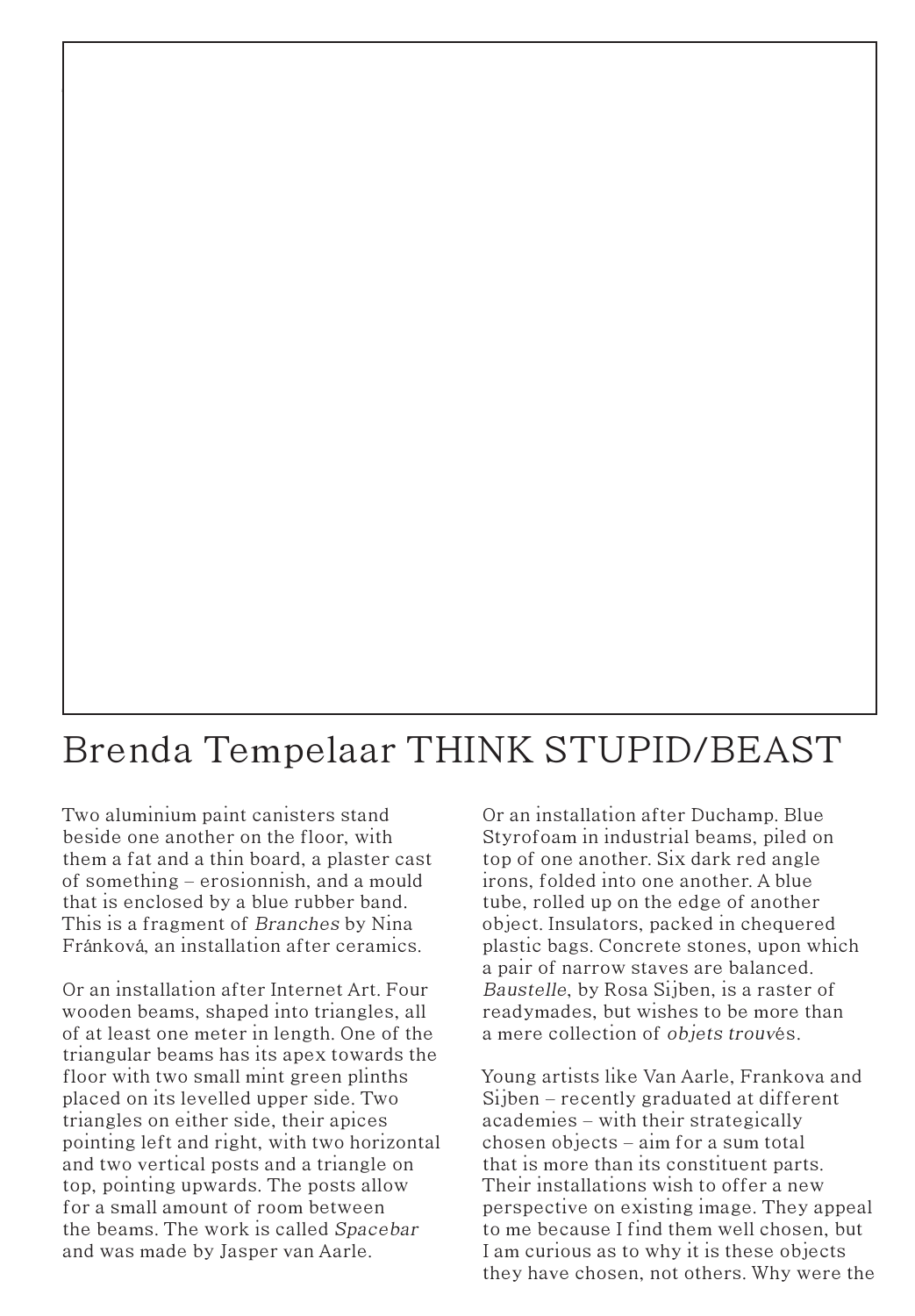objects in these installations arranged so precisely? I wonder for instance, whether Spacebar would have been a better work if the plinths, the containers of space, hadn't been painted in such a trend sensitive mint green tint? Actually, I think I shouldn't be judging in such a manner. I use the word 'better', merely to describe an imaginary scenario in which the work – after being adjusted - would comply with my own expectations of a successful work of art.

## CONSENSUS

While sometimes it seems as if there exists consensus on what success is, this idea was questioned not so long ago by the art critic Sven Lütticken in his essay Other Criteria. Therein, among other things, he 1 maintains that museums suggest consensus exists on the quality of artistic practices by consistently repeating 'collector friendly' work to the detriment of the rest:

> When Stedelijk director Beatrix Ruf proclaims that Magali Reus is an important artist and that "every important Dutch artist must get an exhibition at the Stedelijk," this suggests that there is a certain degree of consensus about who counts as an important Dutch artist, or as important artists working in Holland, or indeed about what matters in art today. In fact, there is no such consensus. To make up for this lack, a concerted effort is made to impose a hegemonic view of art and culture through repetition. In the resulting New Normality, it will be clear to all what good art is and where it belongs.

In his essay, Lütticken comments on Stedelijk Contemporaries, an exhibition programme that shows mostly videos of documented performances and flexible installations belonging to promising artists. It is, as posed by Lütticken, more than unclear which criteria are being held to conflate the flexible stance assumed by young artists as artistic quality. But it is also surprising that in the programme of the Stedelijk Museum no artists are elected who openly dialecticize the value of objectbased art. Even outside of the selection of the Stedelijk Museum, I can barely think of a handful of young artists who in their work speak out against museal politics.

 $\circled{2}$ 

But I do know many artists who work as compilers, like Van Aarle, Fránková and Sijben. When I see their work I wonder what value they bestow upon the object. and whether or not during the compilation of their work they have considered the power that institutions like the Stedelijk Museum exert over the place of the object within art. What kind of future awaits that artist keen on fumbling with the New Normality of large museal institutions? Surely such an artist must not expect any response from the institutional echelons? Moreover, it seems as if the youngest generation of artists prefers emulating museal conditions for being successful, rather than wanting to change them. The person questioning the museum falls into repetition or is considered a daydreamer, so it seems. Instead, manifold artists make curated installations, that suggest that an artist living today must be exceptionally adroit at making decisions; that this profession revolves around making relevant choices and that these choices ultimately will bring us notice. Installation artists who do not settle for an aesthetically unified whole have few competitors, but their articulated opinions can not expect ample visibility. Those in favour of exhibiting more often, or even those wishing to sell something, can opt to drop the critical tones of a work, even if it is just for once…

A compiler who does such, distances himself from the origin of the installation as form. The medium, that won territory in the sixties and seventies, stood for the freedom of choice of the artist and reflected the importance of ideals and an unequivocal voice in society. Institutional critique, for which the installation was often used, politicized the museum and used the wheelbarrow for a critical message. But if the critical message disappears, or is swallowed, what is left besides a few non-artistic objects in grid formation or a mould without its sculpture?

According to art critic and philosopher Boris Groys installations are not simply political if they are made with that intention, but their political dimension is determined by the way in which the artist compiles objects: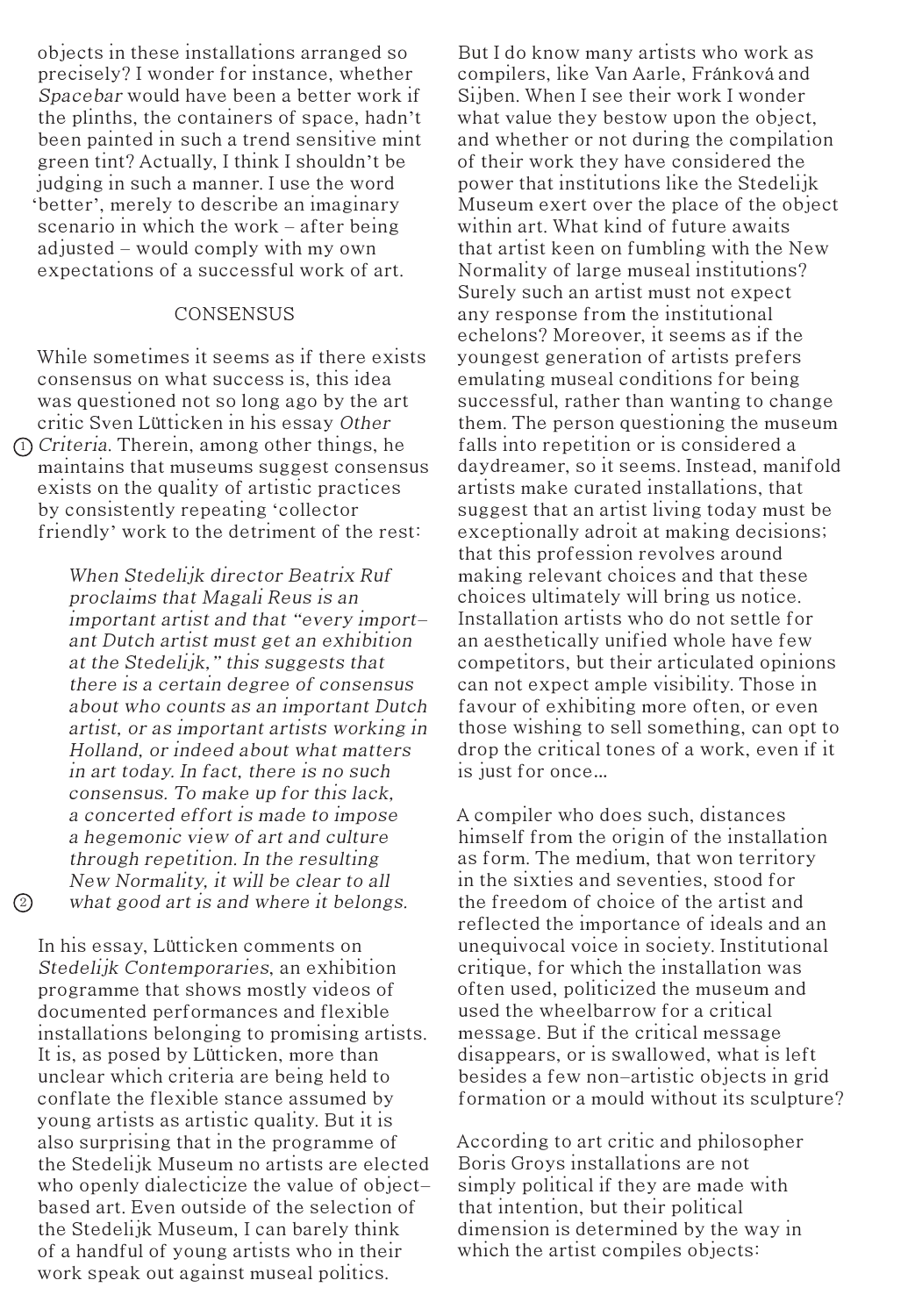Every installation represents a particular selection process that determines which objects are included and which excluded in an installation, and in which locations inside the space of the installation they must be placed according to the overall organization of the space. The person responsible for the selection procedure is an individual artist, but every individual selection is supposed not only to exemplify a system of private judgements, preferences and attitudes, but also to be socially, culturally and politically anchored and thus to some degree 'representative'. The installation can become the site of ideological critique precisely because it operates on the same terrain of selective thinking that ideology does.

Groys' insight develops the idea that there are all but a handful of artists, who don't arbitrarily opt for fashionable means of working, but also give thought to why certain means can become more common than others. In this sense there is little difference between contemporary installation artists and those active fifty years ago. Art, in the sixties and seventies was more critical, but that arose as a result of a more general tendency to position oneself critically towards the world, artist or not. Choices for political involvement or distance from exactly that, appear now and then defined by the zeitgeist. So the Belgian poet Freddy de Vree described his time as:

[...] jungle of incapables, chatterboxes, fence-sitters, fence-artists, political demagogues, puritanical exhibitionists, champagne socialists, theoreticians steeped in pseudo-philosophical language who can write only about their own work. They are, each and every one of them, young artists (one Douglas Huebler, one of the first and most consequential conceptuals excepted) who perform their hit-singles for the public, reciting their pamphlets, they address the strikers and then calmly sit down to eat their salmon. 6

 $\overline{4}$ 

 $\circ$ 

The critical possibilities of the installation, that were exploited by the contemporaries of De Vree, were by

many artists only considered interesting if they were accompanied by appreciation and confirmation, by which they could uphold their bourgeois lifestyle.

## **CHARISMA**

In that jungle of oh so critical installations Boris Groys and Freddy de Vree noticed at least one artist that was able to use the selective thought-process that is intrinsic to installations, in order to draw into doubt the relationship between ideology and art. In 1964 Marcel Broodthaers placed his only partially unpacked collection of poems in a plaster cast and stuck in it a mother-of-pearl coloured ball. Like the poetry collection he entitled his work Le Pense-Bête: Think Stupid/Beast. In the same year the opening took place of his exhibition: Moi aussi je me suis demandé si je ne pouvais pas vendre quelque chose et réussir dans la vie… I too have asked myself whether I couldn't sell something and suc- $_5$  ceed in life. A signifier of meaning whose lightness typifies the critical nature of his construction. The work of Broodthaers was according to Groys discernibly critical, without sifting into pamphletism:

> Projects like those of Broodthaers or Kabakov are critical of ideology in a very explicit way because they fundamentally call into question certain procedures of systematisation and generalisation with which modern ideologies of various kinds operate. In this respect, minimal and conceptual art cooperated with the general spirit of institutional and ideological critique in the 1960s and 1970s, even though it was not explicitly utopian, rebellious or politically illustrative.

As one of the few of his generation, Broodthaers delivered commentary on the forthcoming commercialization of the arts. With Le Pense-Bête he criticized on the one hand the willingness with which artists around him, mostly minimalists and conceptual artists, chose commercial success. On the other hand his critique was directed at museums, who acquired these forms of art in order to commodify the aesthetic experience. Director of Kunstmuseum Winterthur Dieter Schwarz described the work as follows: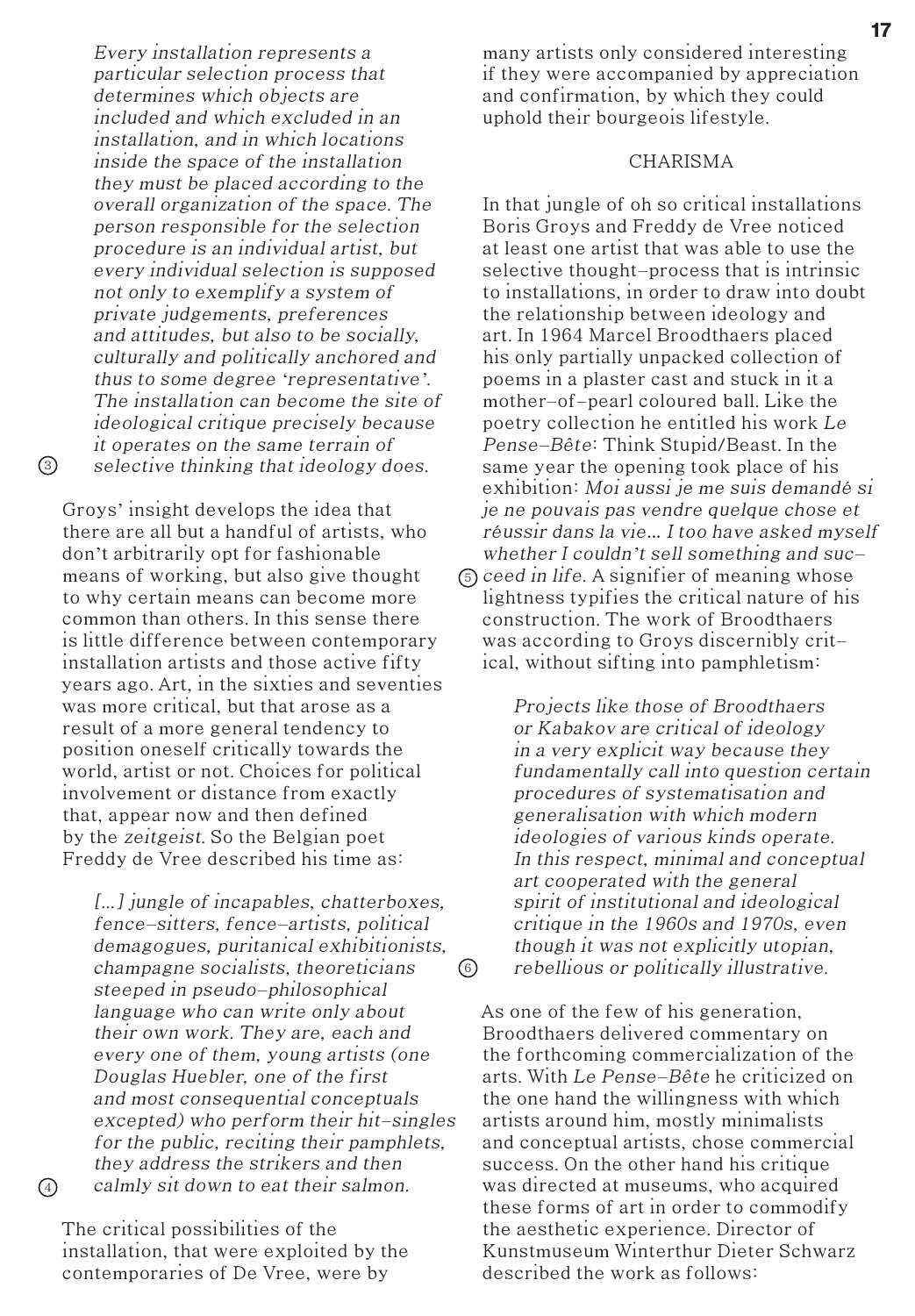These books, partially still bundled together in the original wrapping paper, inserted into the base of plaster that barely covered their lower half, allowing them to be removed with ease from the assemblage object. This plaster pedestal extends from the book bundle across a wooden base serving as the support for the assemblage, to hold at its other end a plastic ball that Broodthaers had inserted into the soft material. The plaster pedestal serves many functions at once: it arrests the mobility of the books and negates their existence as objects of consumption: it establishes a relationship with older artistic practices as implied in the material of plaster itself; it denies the works relation to the tradition either, of the readymade or the surrealist 'poetic object'. Since in these cases access to the object would not be withheld in such a manner.

8 and elevates the object to artwork. The small adjustment made to his poetry collection, had large consequences for the career of Broodthaers. He diverted attention with it: if first one was to open the book, now nothing but its presentation remained to be viewed. In the ensuing twelve years the public got used to this mode in which viewing typified his oeuvre. If you look at Le Pense-Bête you see the selective thought-processes to which Groys points: a choice between confirmation and rebuke, yes and no, between leaving something intact and calling it an artwork. But strategy aside, one can't deny humour in the pithy display of a poem collection in plaster. With this adjustment Broodthaers made a fraudulent lurch towards a charismatic artwork, in the manner of contemporaries such as Joseph Beuys, Piero Manzoni and Lucio Fontana, and in keeping with the way in which Broodthaers perceived every artwork to rely on fraudulence. That fraudulence lies, so he claimed, enclosed in the moment in which the artist places his signature

 $(7)$ 

But even if the adjustment of his collection was a cynical joke, the same couldn't be said for its impact upon the artworld. The adaptation was his way of unravelling the limitations and mediations that society and politics impose on the artist. He

showed how these limitations condition the production and perception of art.

## CONVICTION

It is interesting that young artist compilers are once again showing interest for Broodthaers' villainous constructions, now that the museum itself scarcely makes an effort to be a channel for critique. Critical installations were throughout the years embraced, acquired, and encouraged, and by that very fact was its production made practically impossible. New interest in Broodthaers could mean that the impetus is there to relativize the chemistry between installations and museums.

The unravelling of institutional limitations is perhaps old-fashioned, but giving thought to the choices one makes appears timeless to me. Just the other day I read a reflection of a work of Sijben, in which the author, Arthur Steiner, posits that Sijben is interested in "things that change meaning through the situation in which they are found while simultaneously actively giving  $\mathcal D$  meaning to that situation." He writes:

> Sijben shows various objects and photos of objects in her studio, for instance, a photo of hands holding two objects. The left thing appears to be a spliced skin coloured ball packed in a plastic suspensory bag. The plastic bag leaves the impression that it once was for sale in a shop and contains a certain functionality. At closer inspection it appears impossible to know exactly what the thing was intended for. The right object appears to be of a more natural material and leaves the impression that it is hand-shaped. Here too is the first impression that it has a certain function inside the grasp of the hand in which it is presented. But it is impossible to figure out what that function is. According to Sijben this is because they are presented in a context in which they could function as more than one things.

The fact that museums have adopted such adjustments of function does not have to impede an investigation into the production and perception of art. Artists can easily  $-$  also from a successful position  $-$  investigate why objects are viewed as art, while

 $(10)$